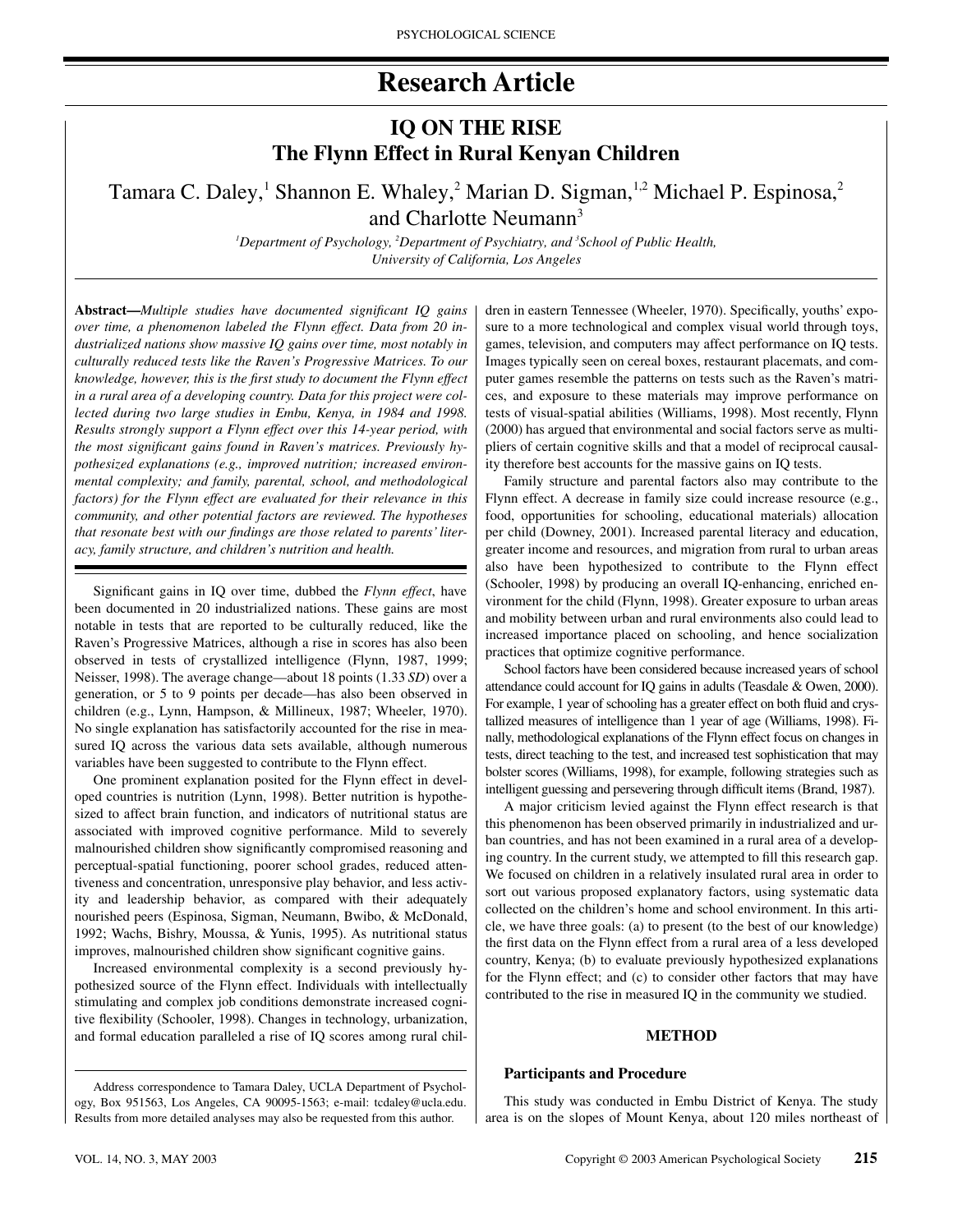# IQ on the Rise

Nairobi. Embu District is an area of mixed agriculture, with mostly subsistence agriculture and some cash crops. The family structure is predominantly nuclear, with families living in homesteads scattered throughout the study area.

Data for this study were collected in 1984 and in 1998, allowing us to explore the Flynn effect over a 14-year period. The 1984 sample (Cohort 1) was composed of 118 children (mean age  $= 7.43$  years,  $SD = 0.46$ ), and the 1998 sample (Cohort 2) consisted of 537 children (mean age  $= 7.32$  years,  $SD = 1.0$ ). The two cohorts did not differ significantly in mean age, although children in Cohort 2 were more variable in age. The gender composition was comparable in the two cohorts (54.7% and 51.1% male, respectively). More than 95% of children in both samples were of the Embu tribe.

# **Child Measures**

The cognitive battery contained the same three measures at the two time points. In the Raven's Colored Progressive Matrices (Raven, 1965), the child is presented with a matrix-like arrangement of symbols and asked to complete the matrix by selecting the appropriate missing symbol from a group of symbols. This test measures the ability to organize perceptual detail and to reason by analogy and form comparisons. The Verbal Meaning Test is similar to the Peabody Picture Vocabulary Test (Dunn & Dunn, 1981), but with culturally appropriate pictures developed with samples of urban children in Kenya, Tanzania, and Uganda. The child is presented with four pictures and asked to point to the one named by the tester. The Digit Span test requires the child to repeat a series of digits after the experimenter has said them.

For Cohort 1, food intake was assessed on 2 successive days each month over a 3-month period. Fieldworkers watched the mother cooking, measured the volume and weight of ingredients, and weighed the food eaten from 7:00 a.m. to 6:00 p.m. each day. The child and mother were interviewed on the following mornings about foods they ate during the observer's absence, and the child was asked about food eaten outside the home. Cronbach's alpha was .72 for kilocalories consumed and had similar values for other measures of food intake (e.g., protein, animal source protein, vitamin B12). For Cohort 2, food-intake data were obtained through 24-hr recall of food intake on 3 nonconsecutive days and a 1-week food-frequency measure. The 24-hr recall procedure involved asking parents what was eaten during a 24-hr period, measuring quantities using household utensils, and estimating how much was lost during cooking. For the 1-week food-frequency measure, parents indicated how many times in a given week each person ate a particular food. At both time points, we used standard recipes and an extensive nutrient database, for which more than 50 local foods had been analyzed through biochemistry and physical means (see Espinosa et al., 1992, for details about this measure).

Information on the children's health (anemia, hookworm, and ascaris) at both time points was obtained from laboratory results of blood and stool samples taken from the children by trained fieldworkers. Biochemistry at both time points was analyzed in Kenyan laboratories.

## **Parent and Household Measures**

Demographic information obtained included parents' age and marital status, composition of the household and age of each member, amount of time parents were away from the household, and number of years of parents' schooling. Parents' literacy was also assessed with a series of 11 passages extracted from the English reading textbooks from Standard 1 through Form 4 (roughly 1st through 11th grade). The passages were translated into Kiembu by bilingual speakers, and respondents chose whether to be tested in English or Kiembu.

#### **Design and Procedure**

In Cohort 1, sampling occurred at the household level; households were selected for inclusion on the basis of the presence of family members of different ages (see Espinosa et al., 1992, for detailed explanation of this procedure). Participants in Cohort 2 were obtained through 12 schools in the region that had been selected to participate. Schools were selected on the basis of their size and location: They had to have between 15 and 90 children in Standard 1 classrooms in the 1st year of the study (1998) and to be accessible to a vehicle traveling on one of the dirt roads in the area. Families were invited to participate through community meetings, and no families declined participation.

Some exclusions were made to minimize bias due to differences in the recruitment procedures for the two samples. Thirteen children from Cohort 1 were excluded because they were not attending school at the time of the data collection. Also, to avoid possible inflation as a result of age, we excluded from all analyses 18 Cohort 2 children who were 11 years or older.

Cognitive testing took place in June and July of 1984 and June through August of 1998. The tests were administered in the local language (Kiembu). The same supervisor trained all six testers for each cohort, and three of the testers conducted the cognitive battery for both cohorts. Children were tested individually at their school or after school at their home. For the Raven's and Verbal Meaning tests, all items were administered to each child, and the total number correct on each test was calculated. For the Digit Span test, the number of digits the child had to recall was increased until he or she failed on three consecutive attempts. In 1984, repeat reliability for the Digit Span test was significant,  $r(128) = .68$ ,  $p < .0001$ . In 1998, approximately 15% of the cognitive testing was observed simultaneously by two testers, and the interrater reliabilities were between .990 and .997. These three measures are intercorrelated. Construct validity was assessed by calculating the correlation between a composite of the Verbal Meaning and Raven's scores and the mean school examination scores; the correlations were significant for both cohorts,  $r(102) = .56$ ,  $p < .0001$ , in 1984 and  $r(531) = .33$ ,  $p < .0001$ , in 1998.

A local, trained fieldworker obtained demographic information during a home visit. The six child cognitive testers administered the adult literacy testing at parents' homes. For Cohort 1, 29 adults were tested simultaneously by two examiners, and the scores agreed perfectly. Approximately 15% of the parents in Cohort 2 were tested simultaneously by two testers, and the interrater reliability for both mothers' and fathers' reading and writing tests was .99.

# **RESULTS**

## **Analysis of the Flynn Effect**

We conducted *t* tests to compare the children on the three cognitive measures. The Flynn effect clearly emerged, as there were significant increases on the Raven's, Verbal Meaning, and Digit Span tests. On the Raven's test, the increase of 4.5 points over a 14-year period is consistent with findings from industrialized countries. To control for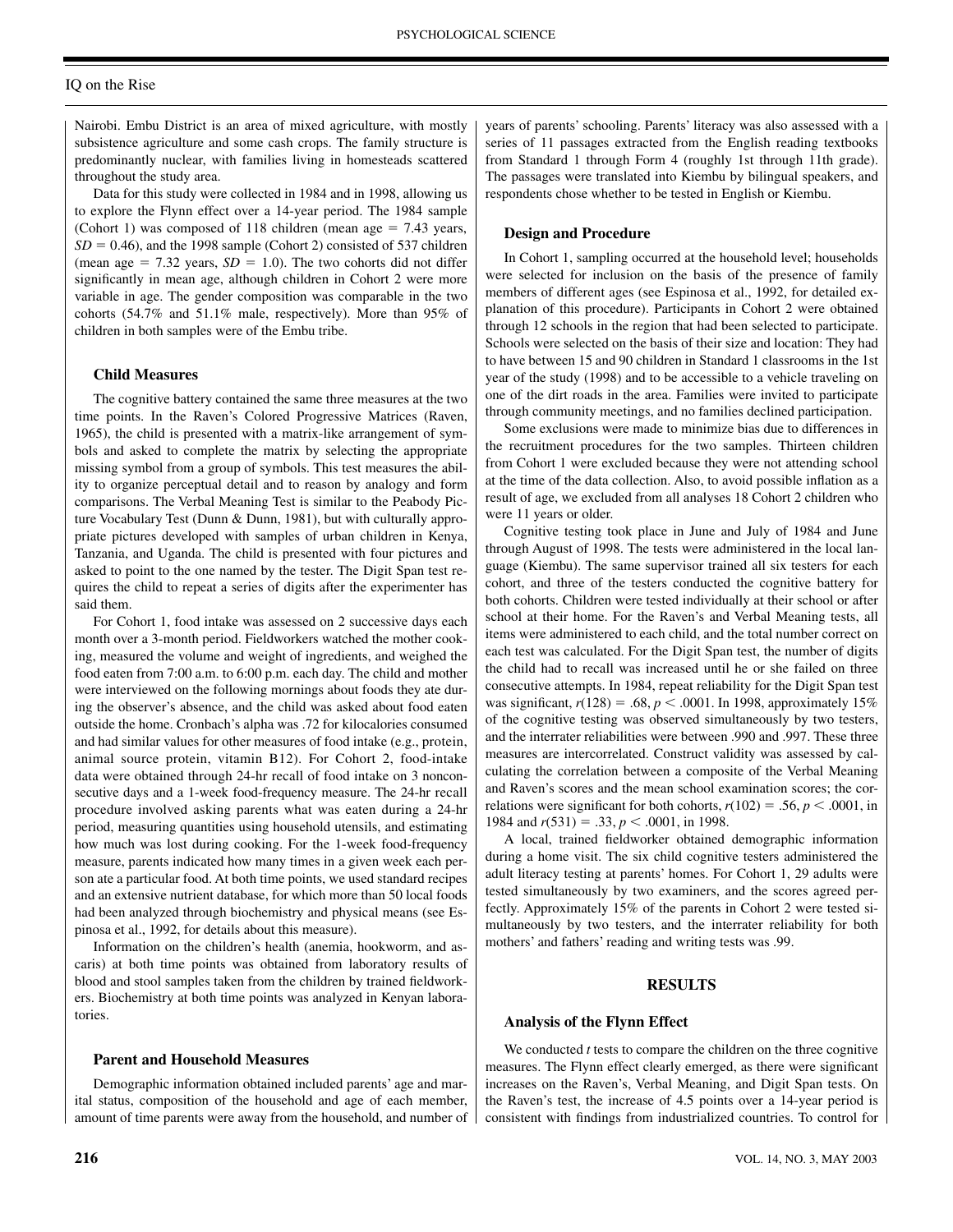|                              | 1984 study   | 1998 study        | 1998 restricted-age sample |
|------------------------------|--------------|-------------------|----------------------------|
| <b>Test</b>                  | $(N = 118)$  | $(N = 537)$       | $(N = 294)$                |
| Raven's Progressive Matrices | 12.82(3.21)  | $17.31(2.56)$ *** | $17.14(2.36)$ ***          |
| Verbal Meaning               | 24.47 (6.31) | $27.04(4.85)$ *** | $26.96(4.73)$ ***          |
| Digit Span                   | 4.64(2.26)   | $5.03(1.82)$ *    | 4.98(1.85)                 |

the greater variance in age in Cohort 2, we also ran analyses comparing 294 children from this cohort who matched the age of Cohort 1 exactly. There was virtually no change in the significance or magnitude of the effect for the Raven's and Verbal Meaning tests, but the gain seen on the Digit Span test was eliminated in this analysis. Results for the two cohorts and the 1998 restricted-age sample are presented in Table 1.

The equivalent gain in IQ points on the Raven's test can be calculated using the standard deviations of the raw scores shown in Table 1 (J. Flynn, personal communication, May 22, 2002). This calculation yielded a gain of 1.75 *SD*, or an IQ gain of 26.3 points over the 14 years. This would correspond to a gain of 56 points over a 30-year period, much higher than any other gain recorded. However, calculating the gain using a raw score standard deviation of 6 points, which is typical of industrialized nations, yielded a gain of about 0.748 *SD* or 11.22 IQ points, or 24 points over 30 years. This gain is still higher than what has been observed in industrialized nations. The increase on the Verbal Meaning Test, though smaller in magnitude, suggests the changes go beyond fluid intelligence.

# **Potential Explanatory Factors**

#### *Nutrition*

Analyses of kilocalories and protein demonstrated differences between the diets of children in 1998 and 1984 (see Table 2). Specifically, children in 1998 had significantly more kilocalories,  $t(633)$  = 5.26,  $p < .0001$ , and protein,  $t(633) = 5.80, p < .0001$ , than did children in 1984. No differences were seen in animal source protein or Vitamin B12. In addition, in 1984, the caloric intake of 55.5% of the children was insufficient; by 1998, only 35.8% of the sample had insufficient caloric intake.

# *Environmental complexity*

Prefabricated toys and games, placemats from fast-food restaurants, and cereal boxes were scarcely seen by the 1998 cohort. Such artifacts were therefore unlikely to have had the effect on these children that video games might have on Western children. Television, however, did add complexity to this community. In 1984, no family was known to own a TV set, but by 1998, 9% of households reported owning a TV. Exposure to print material (e.g., newspapers) was not measured in 1984. In 1998, 66% of parents reported reading a newspaper or magazine at least once a week, and these materials may have been in household areas where children would have had access to them. More distal forms of visual complexity, for example, an increase in billboards on the main roads and elaborate visual images on packaging of household items, could not be measured in this study and remain an unknown influence.

#### *Family factors: Family size and family structure*

Despite the population rise in Kenya over this period, family size significantly declined from an average of 9.2 household members in 1984 to 6.7 in 1998,  $t(612) = -7.39$ ,  $p < .0001$ . If this decrease in family size meant that families were able to spend more money on each child in the family, the 1998 sample may have been leading a more comfortable life than the 1984 cohort.

Comparison of birth order also revealed a significant difference between cohorts. Children in the 1998 cohort were significantly more likely to be firstborns than were children in the 1984 cohort,  $\chi^2(4, N =$  $(613) = 11.001$ ,  $p = .001$ . However, the Flynn effect observed in this study cannot be attributed to the preponderance of firstborns in Cohort 2 because scores on the three cognitive measures did not differ significantly between firstborn children and later-born children for either cohort. These findings, then, do not support the resource-dilution hy-

|                 | <b>Table 2.</b> Comparison of nutritional and health data |  |
|-----------------|-----------------------------------------------------------|--|
| between cohorts |                                                           |  |

|                            | 1984 study   | 1998 study        |
|----------------------------|--------------|-------------------|
| Variable                   | $(N = 118)$  | $(N = 537)$       |
| Food intake                |              |                   |
| Energy (kcal)              | 1,506 (290)  | $1,762(493)$ ***  |
| Protein $(g)$              | 43.5 (10.9)  | 53.6 $(17.5)$ *** |
| Animal source protein (g)  | 4.0(4.0)     | 4.1(6.0)          |
| Vitamin B12 (mcg)          | 0.392(0.37)  | 0.507(1.5)        |
| Health status              |              |                   |
| Hemoglobin level $(g/dL)$  | 12.34 (1.08) | $11.24(1.82)$ *** |
| Normal hemoglobin          | 90%          | 60.9%             |
| Mild hemoglobin deficiency | 10%          | 26.9%             |
| Moderate hemoglobin        |              |                   |
| deficiency                 | $0\%$        | $9.0\%$           |
| Severe hemoglobin          |              |                   |
| deficiency                 | $0\%$        | $3.1\%$           |
| Hookworm                   | 36.4%        | 18%               |
| Ascaris                    | 6.2%         | 17%               |

*Note*. Standard deviations are in parentheses. The number of participants in each analysis varied as a result of missing data. Asterisks indicate significant differences from the 1984 cohort,  $**p < .0001$ .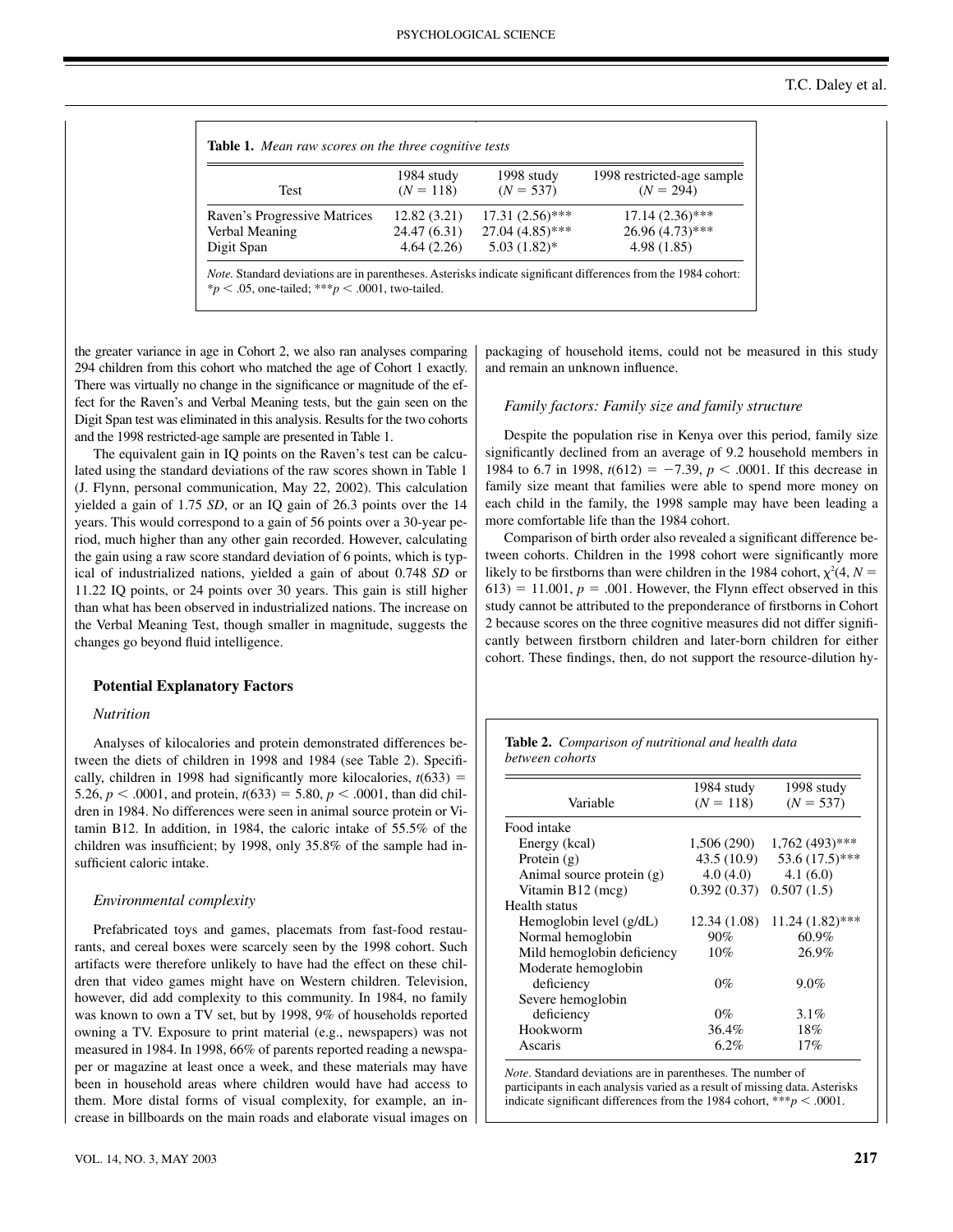# IQ on the Rise

pothesis that earlier-born children have certain material advantages that can contribute to higher cognitive performance.

Another possible source of a family-level contribution to the Flynn effect relates to older siblings. Given that sibling caretaking continues to be common in Kenya, as in much of Africa (Weisner, 1997), perhaps older siblings of the 1998 cohort promoted their young charges' cognitive development by either organizing activities for them or directly teaching them. This explanation might be particularly likely if a greater number of older siblings were attending school in 1998 than in 1984. However, a comparison between the cohorts showed that a significantly higher percentage of older siblings in 1998 had attended no school rather than the reverse,  $\chi^2(4, N = 1,266) = 18.77, p = .001$ .

Changes in family structure occurred during this 14-year period. In 1984, the Embu population was stable, and out-migration was low. Only about 4% of the fathers were away from home for more than two thirds of the year. By 1998, this figure had doubled, with many fathers seeking employment in Nairobi. In addition, a dramatic shift in mothers' marital status occurred during these 14 years. Whereas 100% of the mothers reported being married or cohabiting in 1984, this figure dropped to 82% in 1998,  $\chi^2(4, N = 579) = 23.17, p < .0001$ .

#### *Parental factors: Education and literacy*

There was a clear rise in reported parental education and literacy. In 1984, 26% of the mothers reported having no schooling at all, and only 6.8% reported having more than a Standard 8 education. In contrast, in 1998, only 8.7% of mothers reported having no schooling, and 17.5% reported having more than a Standard 8 education,  $\chi^2(5, N = 565) = 33.05$ ,  $p < .0001$ . Fathers in 1984 received more education than mothers at that time, and fathers in 1998 clearly attained higher educational levels than fathers in the 1984 sample,  $\chi^2(5, N = 485) = 21.07, p < .001$ .

Consistent with this increase in reported parental education, literacy testing revealed that parents of the two cohorts differed in their level of fluency in reading and writing. Although both reading and writing scores were higher for both mothers and fathers in the 1998 sample than in the 1984 sample, these differences were significant only for mothers. In just a 14-year period, mothers' reading ability increased from 4th Standard to almost 7th Standard,  $t(215) = 4.82$ ,  $p < .0001$ , and writing scores increased from 4th Standard to 5th Standard,  $t(197) = 2.4$ ,  $p = .018$ . In addition, data from the 1998 sample indicated fairly high levels of literacy exposure; in addition to reading the newspaper, 34% of heads of households or wives in the households were listening to the radio or watching TV. Although these are not direct measures of beliefs about school, 31% of households in 1998 reported belonging to a parent or school group, and parents reported that 16% of the total household budget was spent on school-related expenses.

#### *School factors*

Children in both cohorts attended school and were tested just 4 months after starting their 1st year. School attendance itself is therefore unlikely to be related to achievement in these samples. Although we have no empirical data to document a change in the quality of the schools, the impact of school quality on cognitive performance is also unlikely to be a significant factor, given the short time these children had attended formal school. However, we were able to consider an additional factor: preschool attendance. Examining the preschool-age younger siblings of the target children in this study, we found a significant increase in nursery school attendance; 7.3% of the younger sib-

lings attended in 1984 and 15.2% attended in 1998,  $\chi^2(1, N = 489)$  = 7.58,  $p = 0.006$ . In a French sample, Flieller, Saintigny, and Schaeffer (1986) demonstrated that 3.75 points out of a 24-point gain in measured IQ could be attributed to more preschool education. Perhaps the 1998 cohort was academically more prepared than the 1984 cohort.

Sunday school attendance may be another source of increased education. Embu is a very religious community, and parents reported a significant increase in Sunday school attendance, from 90.2% in 1984 to 98.6% in 1998,  $\chi^2(1, N = 616) = 21.07, p < .0001$ . Thus, Sunday school served as an extra day of schooling for many children.

# *Methodological factors*

One methodological issue often raised in research on the Flynn effect is whether children are now being specifically taught to test well. Given that the cognitive tests in this study are unlike Kenyan standardized exams and unfamiliar to Embu teachers, teaching to the test is an unlikely explanation for the observed Flynn effect. Other methodological concerns related to changes in IQ tests over time are readily addressed in this study: Identical versions of the tests were used at the two time points, and the two cohorts were tested under the same conditions, during the same months (June–August) and 4 months into the beginning of their 1st year of formal schooling. Moreover, half the cognitive testers were the same at the two time points, and all were trained by the same supervisor. The Flynn effect demonstrated in this study is especially compelling given the virtually identical testing conditions.

#### *Health status*

In a country where infectious diseases, poor nutrition, and poor socioeconomic conditions are synergistically related (Neumann, McDonald, Sigman, Bwibo, & Marquadt, 1991), changes in childhood illness may also contribute to changes in cognitive performance, such as the Flynn effect. Blood tests taken during the early months of the study in both cohorts showed that hemoglobin counts, an indicator of anemia, became significantly worse over this time period,  $t(597) = -7.92$ ,  $p < .0001$  (see Table 2). In addition, no children in 1984 were found to have severe anemia, whereas 3% of the 1998 sample did. Comparisons of intestinal parasites suggest that 6.2% of the 1984 sample had ascaris ova in their stool, compared with 17% of the 1998 sample. However, hookworm infestation, which can cause severe anemia, was lower in 1998 (18% of participants) than in 1984 (36.4% of participants).

#### **DISCUSSION**

The current study establishes the presence of the Flynn effect in a rural area of a developing country. The dramatic gain in Raven's scores surpassed that found in previous studies, and scores on the Verbal Meaning Test also showed significant improvement. The larger size of the effect for the test of fluid intelligence (the Raven's test) than for the test of crystallized intelligence (the Verbal Meaning Test) is similar to other findings (Flynn, 2000).

We also explored possible causal factors for the Flynn effect. The hypotheses that resonate best with our findings are those related to parents' literacy, family structure, and children's nutrition and health. As reported, maternal education increased from 1984 to 1998. In addition, family structure shifted in that mothers were more likely to be unmarried. Perhaps these more educated and independent mothers recognized a strategic advantage gained through education, and thus